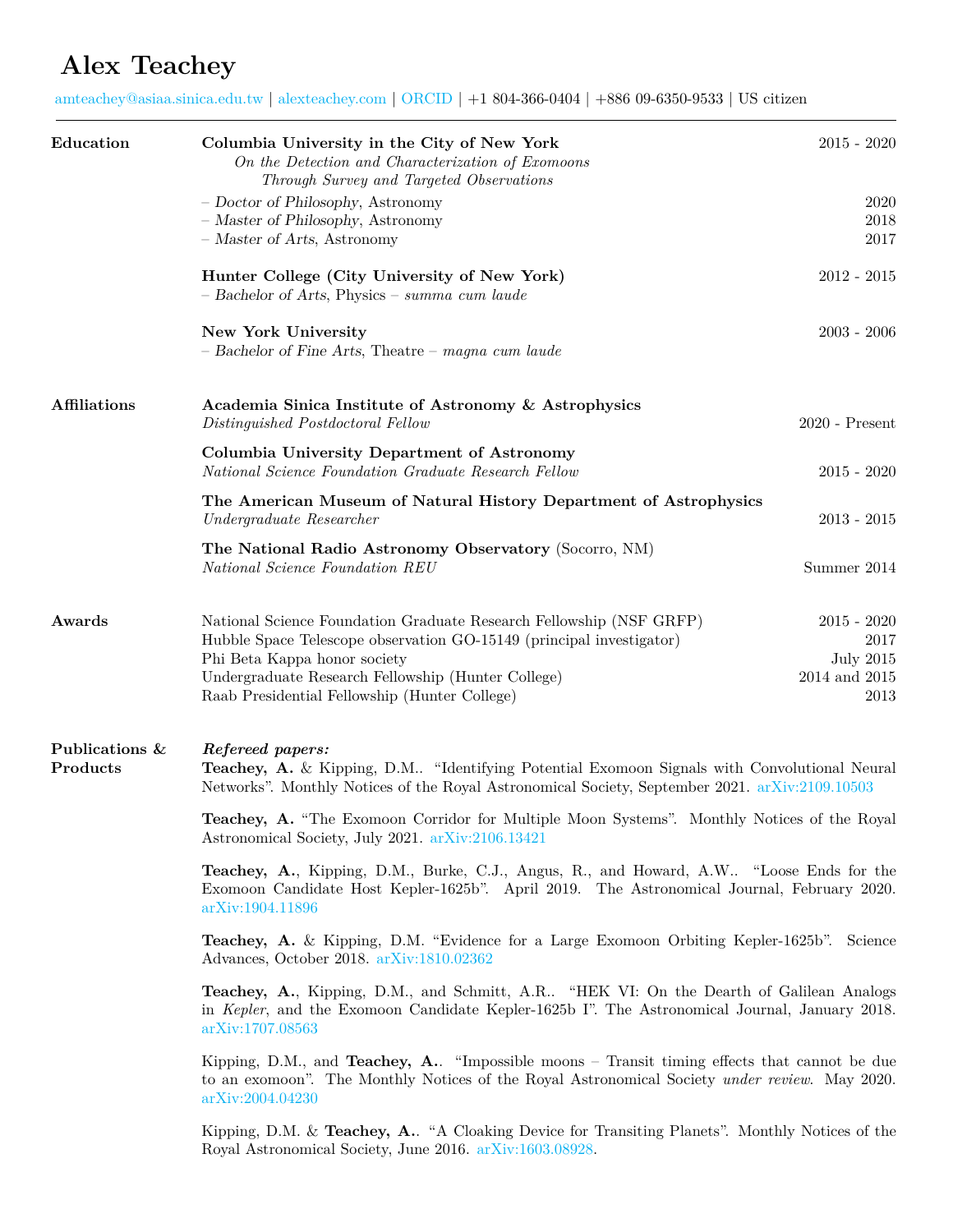Abrahams, R.D., **Teachey, A.**, Paglione, T.A.D.. "Calibrating Column Density Tracers with Gamma-Ray Observations of the *ρ* Ophiuchi Molecular Cloud". The Astrophysical Journal, January 2017. [arXiv:1611.02265](https://arxiv.org/abs/1611.02265).

Kipping, D.M., Bryson, St., Burke, C., [...] & **Teachey, A.** "An Exomoon Survey of 70 Cool Giant Exoplanets and the New Candidate Kepler-1708 b-i." Nature Astronomy, January 2022. [arXiv:2201:04643](https://arxiv.org/abs/2201.04643)

Kipping, D.M., Torres, G., Henze, C., **Teachey, A.**, *et al*. "A Transiting Jupiter Analog". The Astrophysical Journal, April 2016. [arXiv:1603.00042.](https://arxiv.org/abs/1603.00042)

Kipping, D.M., Nesvorný, D., Hartman, J., [...], and **Teachey, A.**. "A resonant pair of warm giant planets revealed by TESS". Monthly Notices of the Royal Astronomical Society, April 2019. [arXiv:1902.03900](https://arxiv.org/abs/1902.03900).

## *In preparation:*

"On the prediction of microlensing events by known exoplanets for mass determination and exomoon detection". **Teachey, A.**

"Identification of Planet Candidates in Full-Frame Images from the TESS Continous Viewing Zone." \*Chawla, C. & **Teachey, A.** \**student advisee*

"A search for exocomets with TESS". Marshall, J. & **Teachey, A.**, et. al.

## *Software:*

MoonPy light curve tools. [github.com/alexteachey/moonpy](https://github.com/alexteachey/moonpy) 2019

| Professional  | Invited colloquium, National Tsing Hua University (Taiwan) (forthcoming)                                                                              | February 2022           |  |
|---------------|-------------------------------------------------------------------------------------------------------------------------------------------------------|-------------------------|--|
| Presentations | Oral presentation, Taiwan Physical Society annual meeting 2022 (forthcoming)                                                                          | January 2022            |  |
|               | Invited colloquium, National Taiwan Normal University                                                                                                 | November 2021           |  |
|               | Invited talk, Circumplanetary Disk and Satellite Formation II Conference                                                                              | March 2021              |  |
|               | Invited colloquium, National Central University (Taiwan)                                                                                              | March 2021              |  |
|               | Invited seminar, University of Cambridge                                                                                                              | May 2020                |  |
|               | Invited colloquium, Academia Sinica Institute of Astronomy & Astrophysics                                                                             | February 2020           |  |
|               | Invited seminar, Yale University                                                                                                                      | January 2020            |  |
|               | AAS 235 in Honolulu, HI (dissertation talk)                                                                                                           | January 2020            |  |
|               | Extreme Solar Systems IV in Reykjavík, Iceland (poster)                                                                                               | August 2019             |  |
|               | ERES V conference at Cornell University (talk)                                                                                                        | June 2019               |  |
|               | Seminar, University of Oxford                                                                                                                         | February 2019           |  |
|               | Seminar, University College London                                                                                                                    | February 2019           |  |
|               | AAS 233 in Seattle, WA (talk)                                                                                                                         | January 2019            |  |
|               | Exoplanets II conference at the University of Cambridge (poster)                                                                                      | <b>July 2018</b>        |  |
|               | ERES IV conference at Pennsylvania State University (talk)                                                                                            | June 2018               |  |
|               | <i>Diversis Mundi</i> conference in Santiago, Chile (talk)                                                                                            | March 2018              |  |
|               | AAS 231 in Washington, DC (talk and poster)                                                                                                           | January 2018            |  |
|               | AAS 229 in Grapevine, TX (talk)                                                                                                                       | January 2017            |  |
|               | AAS 225 in Seattle, WA (poster)                                                                                                                       | January 2015            |  |
| Teaching &    | <b>ASIAA Summer Student Program 2021</b>                                                                                                              | Summer 2021             |  |
| Mentoring     | Sole advisor for one student (Chetan Chawla) and co-advisor for another (Charity Chien-Chu Wei).                                                      |                         |  |
|               | <b>Graduate Teaching Fellow</b>                                                                                                                       | Fall 2016 - Fall 2017   |  |
|               | Taught three semesters of introductory astronomy labs. Designed the curriculum and developed several<br>new labs, incorporating technology resources. |                         |  |
|               | <b>Lecture Teaching Assistant</b><br>In-class assistant for "Life in the Universe" and "Stars & Atoms".                                               | Fall 2015 - Spring 2016 |  |
|               |                                                                                                                                                       |                         |  |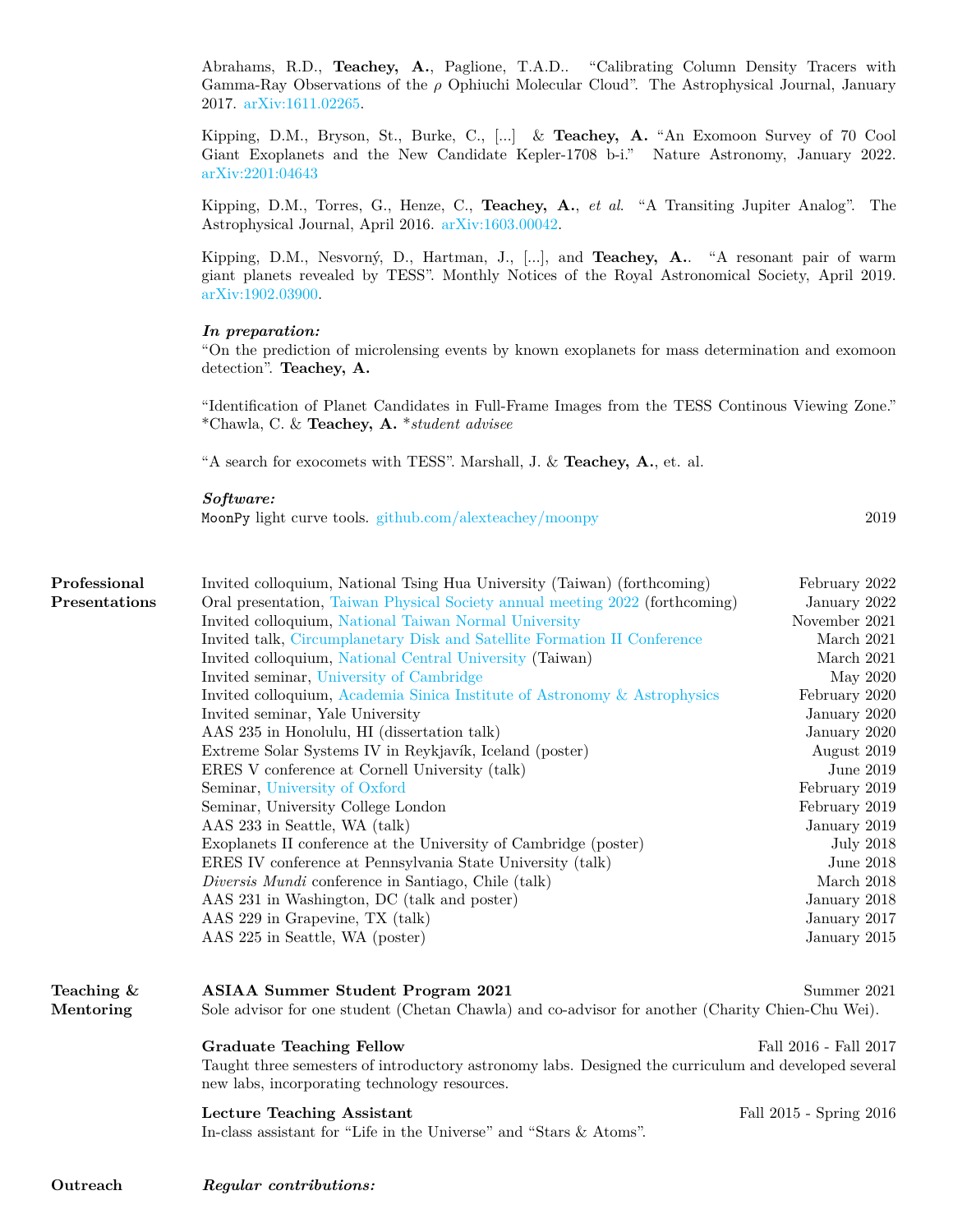|                | Co-Host, Astronomy on Tap Taipei (monthly)<br>Co-Host, Weekly Space Hangout (monthly)<br>Co-Host, Astronomy on Tap New York City (monthly)<br>Co-Host, Out In Space (LGBTQIA+ in astro podcast) | Fall 2020 - Present<br>February 2020 - Present<br>Fall 2018 - Spring 2020<br>Fall 2019 - Fall 2020 |
|----------------|-------------------------------------------------------------------------------------------------------------------------------------------------------------------------------------------------|----------------------------------------------------------------------------------------------------|
|                | Guest contributions:                                                                                                                                                                            |                                                                                                    |
|                | ASIAA Open House "Ask The Astronomers" (video)                                                                                                                                                  | November 2021                                                                                      |
|                | Cool Worlds Lab YouTube channel (contributor)                                                                                                                                                   | $2016 - 2020$                                                                                      |
|                | Skype A Scientist volunteer                                                                                                                                                                     | Fall 2019                                                                                          |
|                | Amateur Astronomers Association of New York (public lecture)                                                                                                                                    | December 2019                                                                                      |
|                | Intrepid Museum GOALS for Girls (keynote lecture)                                                                                                                                               | November 2019<br>December 2018                                                                     |
|                | The Bluffs Community Center (public lecture)<br>Westchester Amateur Astronomers (public lecture)                                                                                                | June 2018                                                                                          |
|                | Westport Astronomical Society (public lecture)                                                                                                                                                  | February 2018                                                                                      |
|                | Columbia University Public Outreach Night (lecture)                                                                                                                                             | October 2017                                                                                       |
|                | Rider University "Science Fridays" (public lecture)                                                                                                                                             | October 2017                                                                                       |
|                | Congressional District Office Meeting (Sen. Chuck Schumer)                                                                                                                                      | August 2017                                                                                        |
|                | Entertaining Science at Cornelia Street Cafe (public lecture)                                                                                                                                   | June 2017                                                                                          |
|                | Arts and Astro at Columbia University (public talk)                                                                                                                                             | March 2017                                                                                         |
|                | South Bronx Classical Charter School II (classroom visit)                                                                                                                                       | May 2016                                                                                           |
|                | Astronomy on Tap NYC guest presenter (various topics)                                                                                                                                           | $2016 - 2018$                                                                                      |
|                | Columbia University Public Outreach Night volunteer                                                                                                                                             | $2015$ - Present                                                                                   |
|                | Sagan's Brain (science outreach blog)                                                                                                                                                           | $2009 - 2016$                                                                                      |
| Select Media   | The Fraser Cain YouTube Channel (Universe Today)                                                                                                                                                | November 2021                                                                                      |
|                | <i>The Download</i> (Parts 1, 2, 3, 4, 5) (Radio Taiwan International)                                                                                                                          | October 2021                                                                                       |
|                | AAASky (Amateur Astronomers Association of New York)                                                                                                                                            | April 2021                                                                                         |
|                | ASIAA astronomy podcast                                                                                                                                                                         | March 2021                                                                                         |
|                | Science Friday (WNYC)                                                                                                                                                                           | October 2018                                                                                       |
|                | Quirks $\mathcal{B}$ Quarks (CBC radio)                                                                                                                                                         | October 2018                                                                                       |
|                | Guest columnist, Scientific American                                                                                                                                                            | <b>July 2017</b>                                                                                   |
|                | The Roe Conn Show (WGN radio)                                                                                                                                                                   | April 2016                                                                                         |
|                | <i>The Takeaway</i> (WNYC)                                                                                                                                                                      | March $2014$                                                                                       |
| Administrative | <b>ASIAA Summer Research Committee</b>                                                                                                                                                          | 2022                                                                                               |
| Experience &   | Magellan & MMT Time Allocation Committee (internal ASIAA review)                                                                                                                                | $\,2021$                                                                                           |
| <b>Service</b> | Admissions Committee (Columbia Dept of Astronomy)                                                                                                                                               | 2019                                                                                               |
|                | Referee, The Astrophysical Journal $(2\times)$                                                                                                                                                  | 2018, 2021                                                                                         |
|                | Referee, Monthly Notices of the Royal Astronomical Society                                                                                                                                      | 2021                                                                                               |
|                | Graduate Student Representative (Columbia Dept of Astronomy)                                                                                                                                    | $2017 - 2018$                                                                                      |
|                | Building Committee (Columbia Dept of Astronomy)<br>Undergraduate Administrative Aide (NYU Dept of French)                                                                                       | 2017<br>$2007 - 2012$                                                                              |
|                |                                                                                                                                                                                                 |                                                                                                    |
| Graduate       | Radiative Processes                                                                                                                                                                             | J. Halpern                                                                                         |
| Coursework     | Stellar Structure & Evolution                                                                                                                                                                   | G. Bryan                                                                                           |
|                | Galactic Dynamics                                                                                                                                                                               | J. van Gorkom & K. Johnston                                                                        |
|                | Fluid Dynamics                                                                                                                                                                                  | G. Bryan                                                                                           |
|                | Instabilities                                                                                                                                                                                   | L. Sironi<br>F. Paerels                                                                            |
|                | Physics of the ISM & IGM<br>Astrophysics II (Black Holes and AGN)                                                                                                                               | A. Beloborodov                                                                                     |
|                | Cosmology                                                                                                                                                                                       | L. Hui                                                                                             |
| <b>Skills</b>  | Python, machine learning, Bayesian analysis, transit modeling, HST observation planning and data                                                                                                |                                                                                                    |
|                | reduction, time-domain photometry analysis, N-body simulations, German (intermediate), Mandarin<br>Chinese (intermediate), administration, public outreach                                      |                                                                                                    |
|                |                                                                                                                                                                                                 |                                                                                                    |